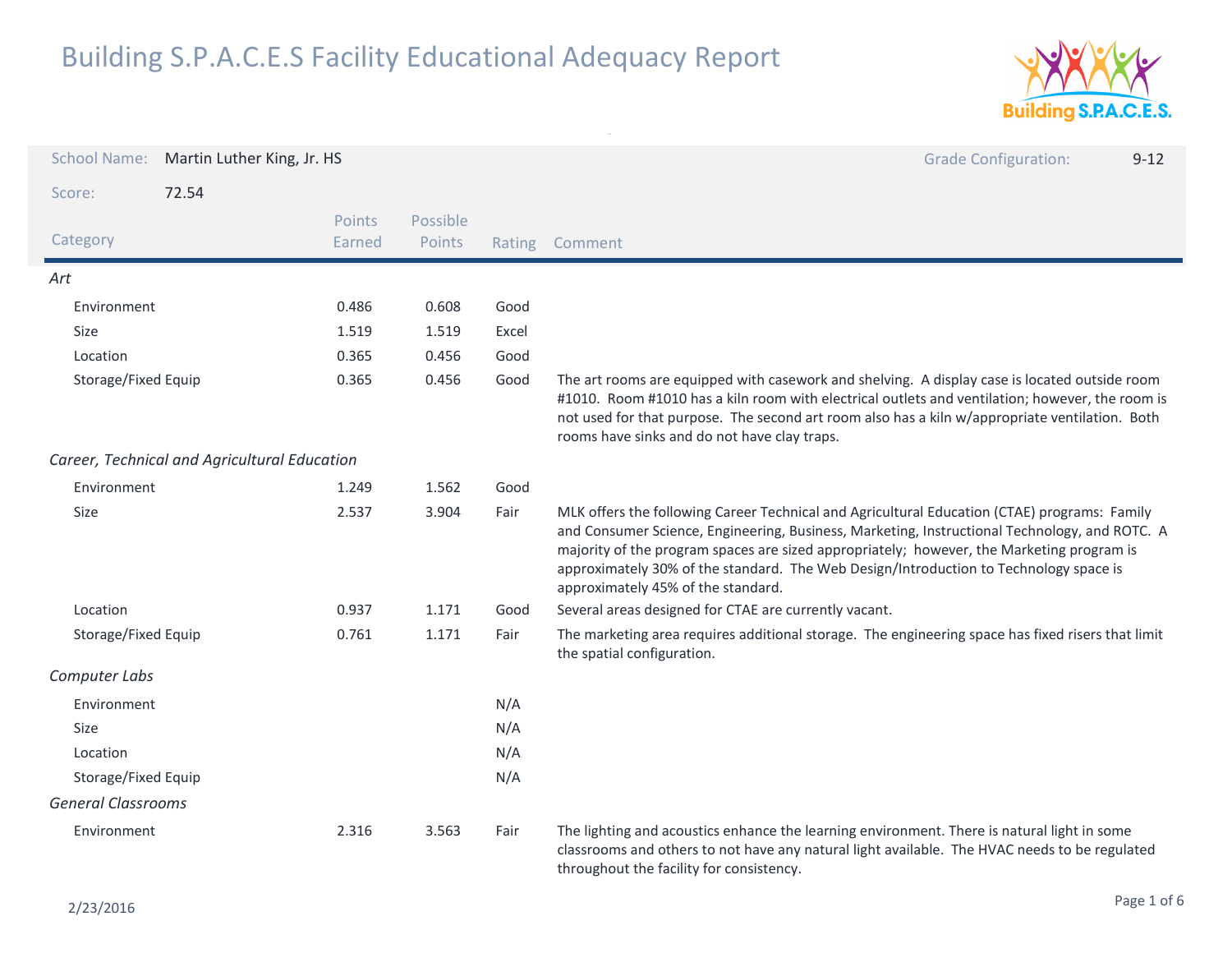

| <b>School Name:</b>                 | Martin Luther King, Jr. HS |                  |                    |        | <b>Grade Configuration:</b><br>$9 - 12$                                                                                                                                                                                                                                          |
|-------------------------------------|----------------------------|------------------|--------------------|--------|----------------------------------------------------------------------------------------------------------------------------------------------------------------------------------------------------------------------------------------------------------------------------------|
| Score:                              | 72.54                      |                  |                    |        |                                                                                                                                                                                                                                                                                  |
| Category                            |                            | Points<br>Earned | Possible<br>Points | Rating | Comment                                                                                                                                                                                                                                                                          |
| <b>General Classrooms</b>           |                            |                  |                    |        |                                                                                                                                                                                                                                                                                  |
| Size                                |                            | 7.127            | 8.909              | Good   | General classroom square footage meets approximately 85% of the criteria.                                                                                                                                                                                                        |
| Location                            |                            | 2.138            | 2.673              | Good   |                                                                                                                                                                                                                                                                                  |
| Storage/Fixed Equip                 |                            | 2.138            | 2.673              | Good   |                                                                                                                                                                                                                                                                                  |
| <b>Instructional Resource Rooms</b> |                            |                  |                    |        |                                                                                                                                                                                                                                                                                  |
| Environment                         |                            | 0.474            | 0.730              | Fair   | The resource rooms provided small group instruction for no more than 10-12 students at a time.                                                                                                                                                                                   |
| Size                                |                            | 1.186            | 1.825              | Fair   | Resource classes met approximately 65% of the standard                                                                                                                                                                                                                           |
| Location                            |                            | 0.356            | 0.547              | Fair   | Resources classes were located at various locations throughout the school. Some services are<br>provided in general education classes repurposed for instructional resource.                                                                                                     |
| Storage/Fixed Equip                 |                            | 0.438            | 0.547              | Good   |                                                                                                                                                                                                                                                                                  |
| <b>Learning Environment</b>         |                            |                  |                    |        |                                                                                                                                                                                                                                                                                  |
| Learning Style Variety              |                            | 2.970            | 4.569              | Fair   | Room configuration allows for various student groupings for differentiated instruction. The new<br>facility adequately provides the space needed for such student needs; however, the older facility<br>has limited classroom space.                                             |
| <b>Interior Environment</b>         |                            | 0.914            | 1.827              | Poor   | HVAC temperatures are inconsistent throughout the facility. There is limited natural light in<br>several instructional areas. Lighting and acoustics are good.                                                                                                                   |
| <b>Exterior Environment</b>         |                            | 0.685            | 1.371              | Poor   | There are limited exterior areas for student learning opportunities.                                                                                                                                                                                                             |
| Environment                         |                            | 0.616            | 0.770              | Good   | At the entrance to the media center, there is buckled carpet that creates a tripping hazard. The<br>production room has a sink with hot and cold water. There is an office within the space that<br>contains a restroom that is ADA accessible for use by students and/or staff. |
| <b>Media Center</b>                 |                            |                  |                    |        |                                                                                                                                                                                                                                                                                  |
| Size                                |                            | 1.541            | 1.926              | Good   |                                                                                                                                                                                                                                                                                  |
| Location                            |                            | 0.462            | 0.578              | Good   |                                                                                                                                                                                                                                                                                  |
| Storage/Fixed Equip                 |                            | 0.462            | 0.578              | Good   | The production room has security cameras.                                                                                                                                                                                                                                        |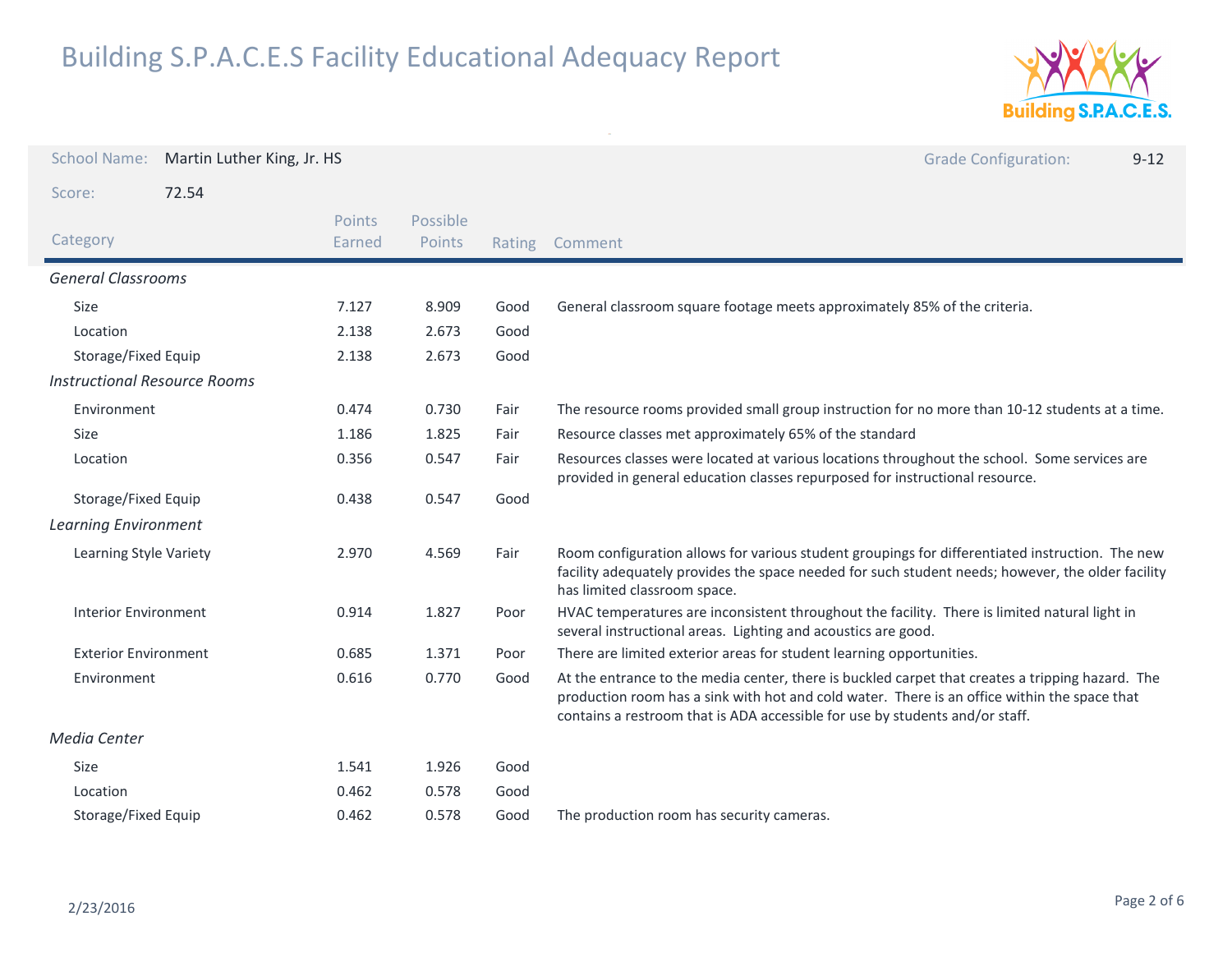

| <b>School Name:</b>       | Martin Luther King, Jr. HS |                  |                    |      | <b>Grade Configuration:</b><br>$9 - 12$                                                                                                                                                                                                                                                                                                                                                                               |
|---------------------------|----------------------------|------------------|--------------------|------|-----------------------------------------------------------------------------------------------------------------------------------------------------------------------------------------------------------------------------------------------------------------------------------------------------------------------------------------------------------------------------------------------------------------------|
| Score:                    | 72.54                      |                  |                    |      |                                                                                                                                                                                                                                                                                                                                                                                                                       |
| Category                  |                            | Points<br>Earned | Possible<br>Points |      | Rating Comment                                                                                                                                                                                                                                                                                                                                                                                                        |
| <b>Music</b>              |                            |                  |                    |      |                                                                                                                                                                                                                                                                                                                                                                                                                       |
| Environment               |                            | 0.353            | 0.543              | Fair | Instructional areas for music provided adequate lighting and acoustics, but spatial configurations<br>and HVAC temperatures need to be addressed for consistency.                                                                                                                                                                                                                                                     |
| Size                      |                            | 0.882            | 1.356              | Fair | Rooms are available for chorus, band, choral, and orchestra. The orchestra size is less than 50%<br>of the standards. All other music programs meet or exceed the required square footage. Space<br>is available for offices, a music library, and storage; however, not all locations are used as<br>designed.                                                                                                       |
| Location                  |                            | 0.265            | 0.407              | Fair | Music rooms are located remotely to minimize sound transmission and they are conveniently<br>located in close proximity to the auditorium. Practice rooms are available although they are not<br>easy to supervise.                                                                                                                                                                                                   |
| Storage/Fixed Equip       |                            | 0.203            | 0.407              | Poor | The music suite design provides for storage rooms and cabinetry. Drinking fountains and sinks<br>are not available in each room. A conducting podium was provided in the band room. Four to<br>six practice rooms are available for band, chorus, and orchestra; however the space is not always<br>utilized as designed and they are not easily supervised. The choral classroom does not provide<br>practice rooms. |
| Performing Arts           |                            |                  |                    |      |                                                                                                                                                                                                                                                                                                                                                                                                                       |
| Environment               |                            | 0.190            | 0.293              | Fair | The HVAC temperatures were warm in one room and cool in another. Although storage is<br>adequate, items were lying in areas creating tripping hazards.                                                                                                                                                                                                                                                                |
| Size                      |                            | 0.586            | 0.732              | Good |                                                                                                                                                                                                                                                                                                                                                                                                                       |
| Location                  |                            | 0.176            | 0.220              | Good |                                                                                                                                                                                                                                                                                                                                                                                                                       |
| Storage/Fixed Equip       |                            | 0.176            | 0.220              | Good |                                                                                                                                                                                                                                                                                                                                                                                                                       |
| <b>Physical Education</b> |                            |                  |                    |      |                                                                                                                                                                                                                                                                                                                                                                                                                       |
| Environment               |                            | 1.754            | 2.193              | Good |                                                                                                                                                                                                                                                                                                                                                                                                                       |
| <b>Size</b>               |                            | 4.386            | 5.482              | Good |                                                                                                                                                                                                                                                                                                                                                                                                                       |
| Location                  |                            | 1.316            | 1.645              | Good |                                                                                                                                                                                                                                                                                                                                                                                                                       |
| Storage/Fixed Equip       |                            | 1.316            | 1.645              | Good |                                                                                                                                                                                                                                                                                                                                                                                                                       |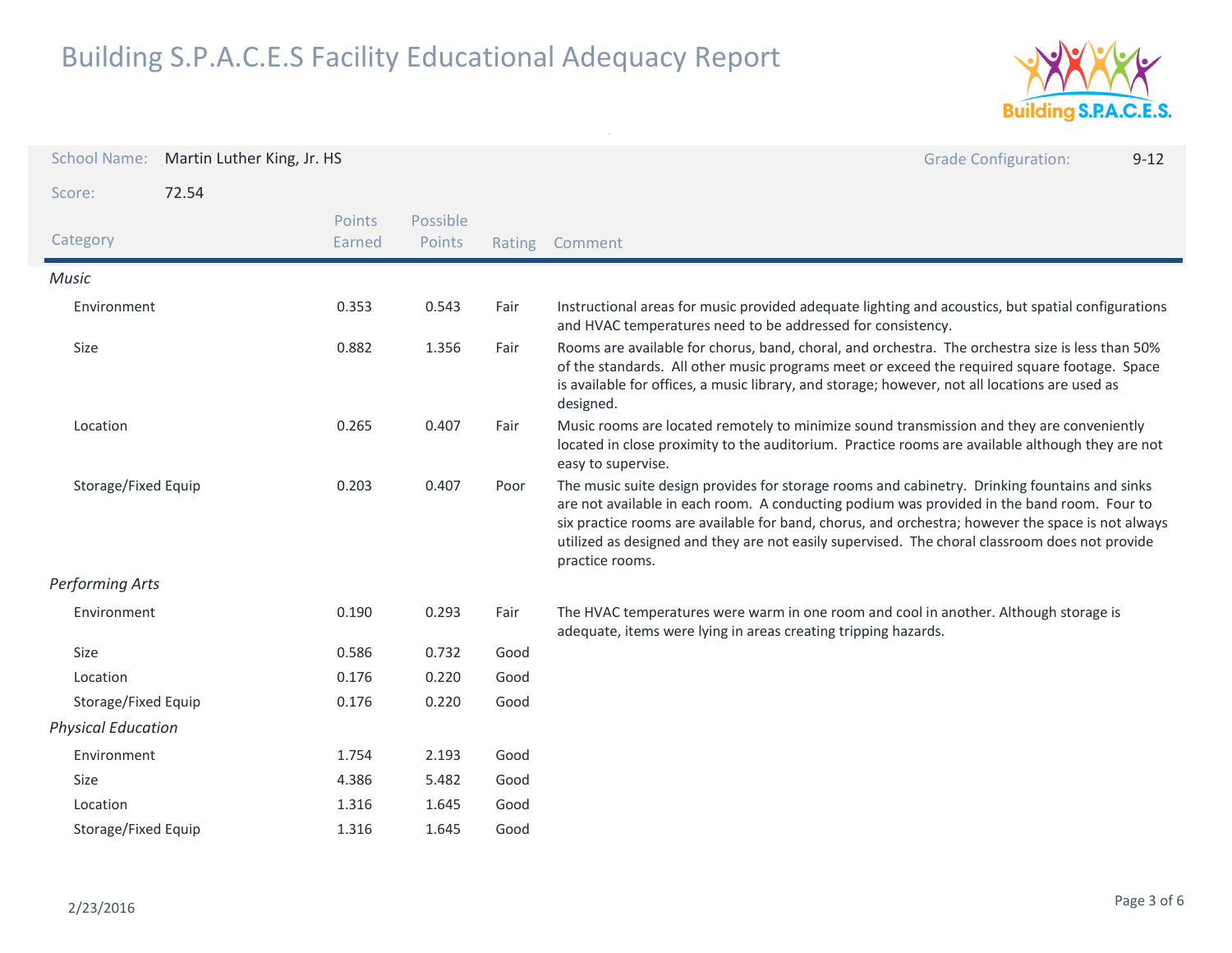

| <b>School Name:</b>             | Martin Luther King, Jr. HS       |                  |                    |        | <b>Grade Configuration:</b><br>$9 - 12$                                                                                                                                                   |
|---------------------------------|----------------------------------|------------------|--------------------|--------|-------------------------------------------------------------------------------------------------------------------------------------------------------------------------------------------|
| Score:                          | 72.54                            |                  |                    |        |                                                                                                                                                                                           |
| Category                        |                                  | Points<br>Earned | Possible<br>Points | Rating | Comment                                                                                                                                                                                   |
| <b>Science</b>                  |                                  |                  |                    |        |                                                                                                                                                                                           |
| Environment                     |                                  | 0.493            | 0.758              | Fair   | The science classrooms and labs have positive lighting and acoustics available. The HVAC<br>temperatures vary by location.                                                                |
| Size                            |                                  | 1.516            | 1.895              | Good   | Science classrooms and labs are slightly smaller than the standard.                                                                                                                       |
| Location                        |                                  | 0.284            | 0.569              | Poor   | Science classrooms/labs are clustered on the grade level wings and do not provide direct access<br>to outdoor patio areas.                                                                |
| Storage/Fixed Equip             |                                  | 0.284            | 0.569              | Poor   | Storage space was adequate for the science programs; however, they were not equipped with<br>the required amenities such as fire extinguishers, dishwasher, etc.                          |
|                                 | Self-Contained Special Education |                  |                    |        |                                                                                                                                                                                           |
| Environment                     |                                  | 0.316            | 0.487              | Fair   | The overall environment of the self-contained classes provide adequate lighting and acoustics.<br>The HVAC temperatures varied by classroom. No natural light is available.               |
| Size                            |                                  | 0.791            | 1.216              | Fair   | The identified self-contained classrooms met about 85% of the size requirements; however, the<br>family living center was very small and only met less than 50% of the size requirements. |
| Location                        |                                  | 0.237            | 0.365              | Fair   | Self-contained classrooms are located on the ground floor of the facility at the end of an<br>instructional corridor.                                                                     |
| Storage/Fixed Equip             |                                  | 0.292            | 0.365              | Good   | Instructional environment does not provide for collaborative learning opportunities. The space<br>lacks natural lighting. HVAC temperatures were inconsistent.                            |
| <b>Non-Instructional Spaces</b> |                                  |                  |                    |        |                                                                                                                                                                                           |
| Administration                  |                                  | 1.908            | 2.385              | Good   |                                                                                                                                                                                           |
| Cafeteria                       |                                  | 1.827            | 3.655              | Poor   | Cafeteria space is approximately 45% of the standard. The cafeteria's HVAC temperatures vary<br>by cafeteria location and there isn't any hot water in the student restrooms nearby.      |
| Food Service and Prep           |                                  | 3.732            | 4.665              | Good   |                                                                                                                                                                                           |
| Clinic                          |                                  | 0.000            | 0.217              | Unsat  | MLK High Schools does not have n identified clinic.                                                                                                                                       |
| Counseling                      |                                  | 0.553            | 0.692              | Good   |                                                                                                                                                                                           |
|                                 | <b>Custodial and Maintenance</b> | 0.297            | 0.457              | Fair   | The "new" addition does not contain custodial closets with floor mop sinks.                                                                                                               |
| <b>Student Restrooms</b>        |                                  | 0.542            | 0.834              | Fair   | The restrooms closest to the cafeteria do not have hot water.                                                                                                                             |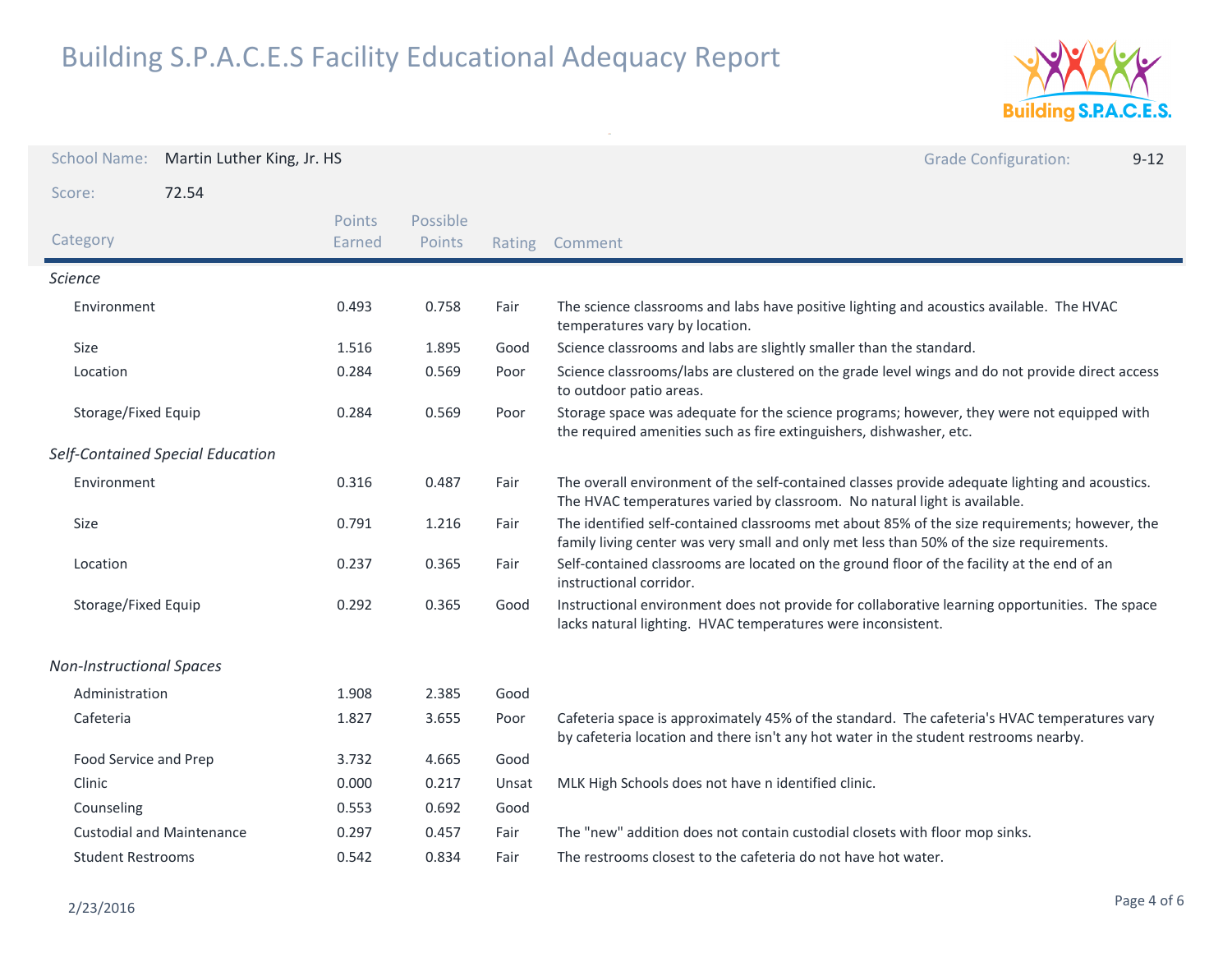

| <b>School Name:</b>              | Martin Luther King, Jr. HS            |                  |                    |      | <b>Grade Configuration:</b><br>$9 - 12$                                                                                                                                                                                                                                                                                                                         |
|----------------------------------|---------------------------------------|------------------|--------------------|------|-----------------------------------------------------------------------------------------------------------------------------------------------------------------------------------------------------------------------------------------------------------------------------------------------------------------------------------------------------------------|
| Score:                           | 72.54                                 |                  |                    |      |                                                                                                                                                                                                                                                                                                                                                                 |
| Category                         |                                       | Points<br>Earned | Possible<br>Points |      | Rating Comment                                                                                                                                                                                                                                                                                                                                                  |
| <b>Non-Instructional Spaces</b>  |                                       |                  |                    |      |                                                                                                                                                                                                                                                                                                                                                                 |
|                                  | Faculty Work Space and Toilets        | 0.521            | 0.651              | Good |                                                                                                                                                                                                                                                                                                                                                                 |
| <b>Outside Spaces</b>            |                                       |                  |                    |      |                                                                                                                                                                                                                                                                                                                                                                 |
| <b>Vehicular Traffic</b>         |                                       | 0.731            | 0.914              | Good |                                                                                                                                                                                                                                                                                                                                                                 |
| Pedestrian Traffic               |                                       | 0.716            | 0.895              | Good |                                                                                                                                                                                                                                                                                                                                                                 |
| Parking                          |                                       | 1.252            | 1.926              | Fair | Although the parking spaces are numbered, there is not signage indicating what areas are for<br>student parking and what is identified for guests.                                                                                                                                                                                                              |
|                                  | <b>Athletic Fields and Facilities</b> | 1.263            | 2.526              | Poor | The football field contains more sand than grass. The field is shared with the band for band<br>practice. The bleachers are in disrepair. The surface on the track is deteriorating and is no<br>longer used for competition meets. There are no lights on the fields. The concession stand has<br>storage, but no restrooms. The water fountain does not work. |
| Safety and Security              |                                       |                  |                    |      |                                                                                                                                                                                                                                                                                                                                                                 |
| Fencing                          |                                       | 0.503            | 0.774              | Fair | Fencing is only placed on the far side of the athletic fields. Walking access to the park is available<br>off-campus.                                                                                                                                                                                                                                           |
| Signage & Way Finding            |                                       | 0.594            | 0.914              | Fair | There is no signage directing guests to parking lots/spaces. Weapons and Drug posters were<br>present; however, surveillance and search signage was missing.                                                                                                                                                                                                    |
| Ease of Supervision              |                                       | 1.782            | 2.741              | Fair | This expansive campus has areas that are not easy to supervise.                                                                                                                                                                                                                                                                                                 |
| <b>Controlled Entrances</b>      |                                       | 0.365            | 0.457              | Good | The main entrances is supervised by security staff. Security cameras are evident throughout the<br>facility, internally and externally.                                                                                                                                                                                                                         |
| <b>Technology Readiness</b>      |                                       |                  |                    |      |                                                                                                                                                                                                                                                                                                                                                                 |
| <b>IDF &amp; MDF Environment</b> |                                       | 0.750            | 1.500              | Fair | There is a single IDF room that is not climate controlled.                                                                                                                                                                                                                                                                                                      |
| <b>Electrical Power</b>          |                                       | 0.500            | 1.000              | Fair | Classrooms are not equipped with ceiling mounted or quad outlets.                                                                                                                                                                                                                                                                                               |
|                                  | Equity of Access, Wireless & Drops    | 0.670            | 1.000              | Fair | Wireless connections are very slow.                                                                                                                                                                                                                                                                                                                             |
| <b>LAN Connectivity</b>          |                                       | 1.500            | 1.500              | Good |                                                                                                                                                                                                                                                                                                                                                                 |
| <b>WAN Backbone</b>              |                                       | 1.000            | 1.000              | Good |                                                                                                                                                                                                                                                                                                                                                                 |
| <b>LAN-WAN Performance</b>       |                                       | 0.670            | 1.000              | Fair | Internet connectivity is slow.                                                                                                                                                                                                                                                                                                                                  |